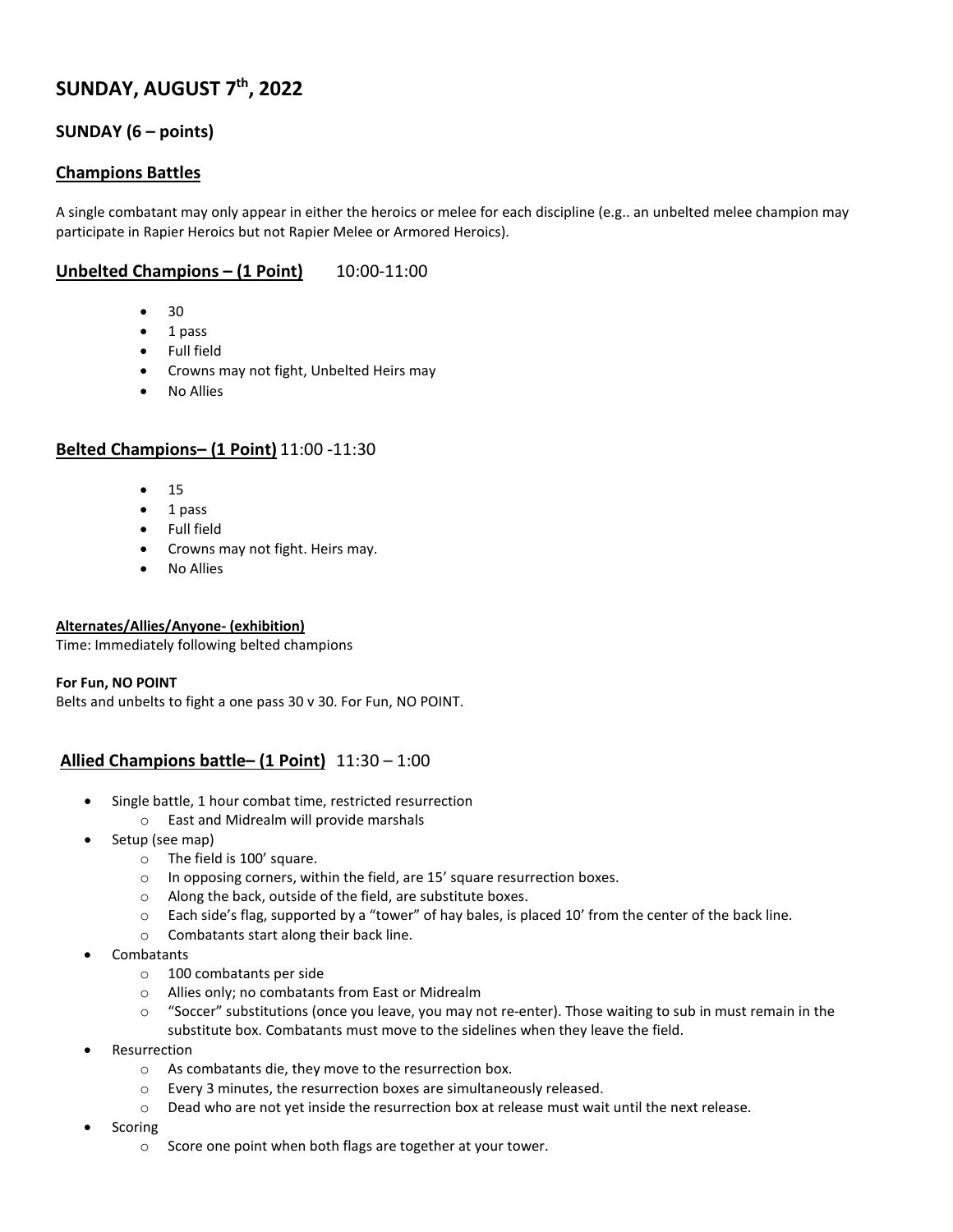- o When a point is scored, call hold, reset flags and combatants to starting positions, and reset resurrection clocks.
- o Flags must be held in an otherwise-empty gauntleted hand.
- o Flagbearers have 360-degree engagement.
- $\circ$  If a flagbearer is killed, the flag must be immediately dropped (not thrown or handed off).
- $\circ$  Only the enemy may move your flag from its initial position (but you may directly return it).
- o Total score at the end of the hour wins the war point.



## **12 noon -1pm Break for Court business and to allow the setup of hay bales**

#### **Heroic Champions Armored and Rapier (Alternating)** TBD 1-3PM

A single combatant may only appear in either the heroics or melee for each discipline (i.e. an unbelted melee champion may participate in Rapier Heroics but not Rapier Melee or Armored Heroics).

## **Armored – (1 Point)**

- Principal Crowns may not fight Non-principal Royal Cousins are able to fight.
- If due to draws an overall tie occurs in wins, a tie will be decided between tiebreaker champions of the East and Middle. Tiebreaker champions must be declared at or before the traditional Meeting of the Crowns following Opening Ceremonies. (This is the only case in which a fighter may be called on to fight more than once in the Armored Champions tournament)
- Format is one on one, weapons need not be matched
- Armored: 12 total fights (9 belted, 3 unbelted)
- Double kills to be refought once only. If a double kill results, no points are awarded
- Alternate who chooses first. Whichever is ahead, chooses first fighter. If tied, the winner of a coin flip decides choice of electing the first armored or rapier. The other will choose the first from the other discipline. (Rapier traditionally prearranges this)

## **Rapier – (1 Point)**

- 20 fighters from each side to participate in single combat
- At least 3 bouts are Cut and Thrust.
- A minimum of 5 non–MOD fighters will be chosen to fight per side
- No sitting Crowns from Principal Kingdoms may fight
- Draws will be re-fought once, if a draw occurs twice, neither fighter wins.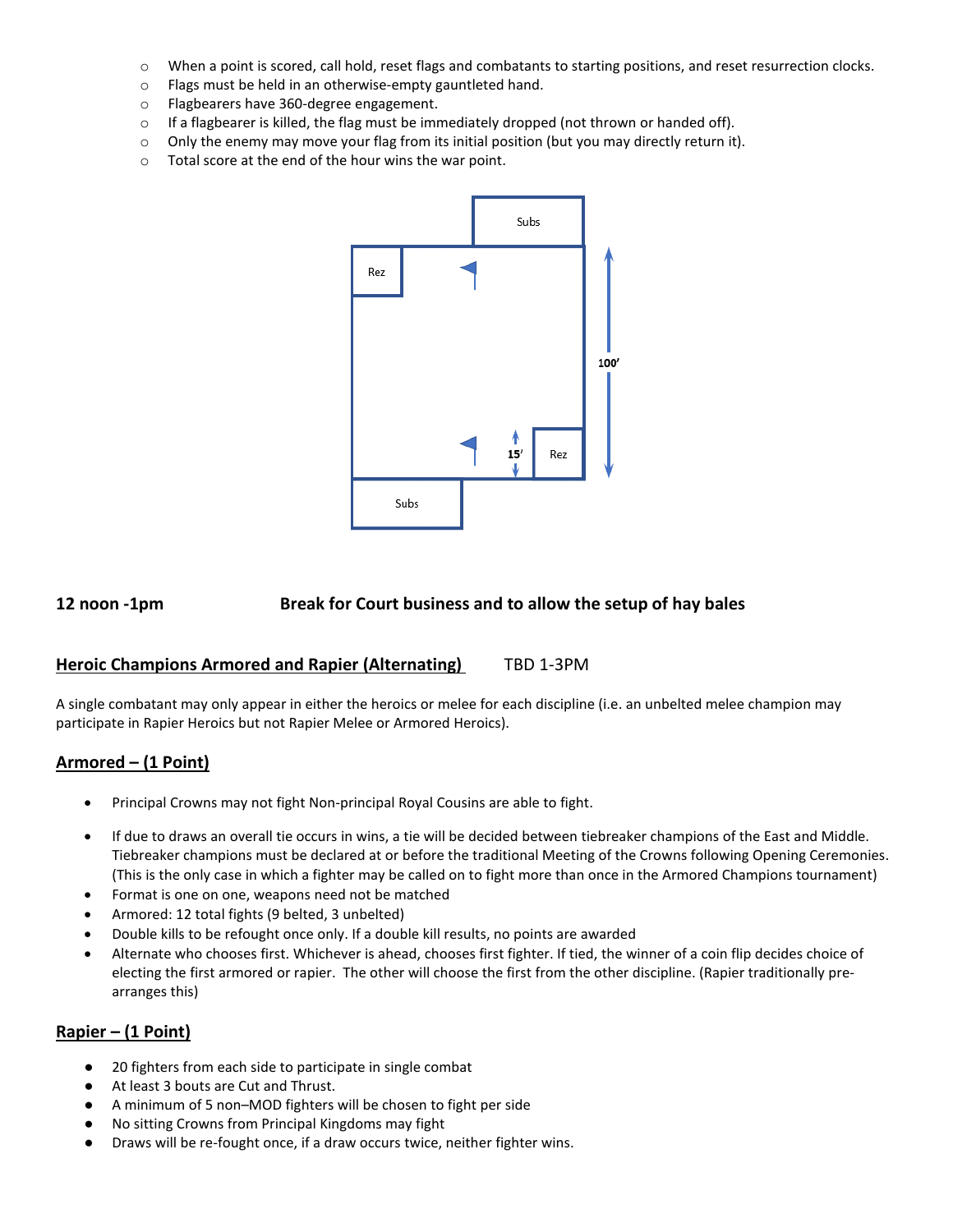- 1 pt for the side that has won the most fights.
- If due to draws an overall tie occurs in wins, a tie will be decided between tiebreaker champions of the East and Middle. Tiebreaker champions must be declared at or before the traditional Meeting of the Crowns following Opening Ceremonies. (This is the only case in which a fighter may be called on to fight more than once in the Rapier Champions tournament)

## **Rapier Melee Champs – (1 Point)**

- 30 fighters per side
- 15 principle, 15 allies
- Open field, last man standing battles will be fought in 3 heats. Each heat is 1 pass.
- Heat 1: 15 vs 15 Principal Kingdoms (1 pass)
- Heat 2: 15 vs 15 Allied Kingdoms (1 pass)
- Heat 3: 30 vs 30 with 15 Principal and 15 Allied fighters on each side (1 pass)
- The side that gains 2 out of 3 passes in victory gets 1 war points
- The melee team alternates will have a non-point heat following the 3rd heat.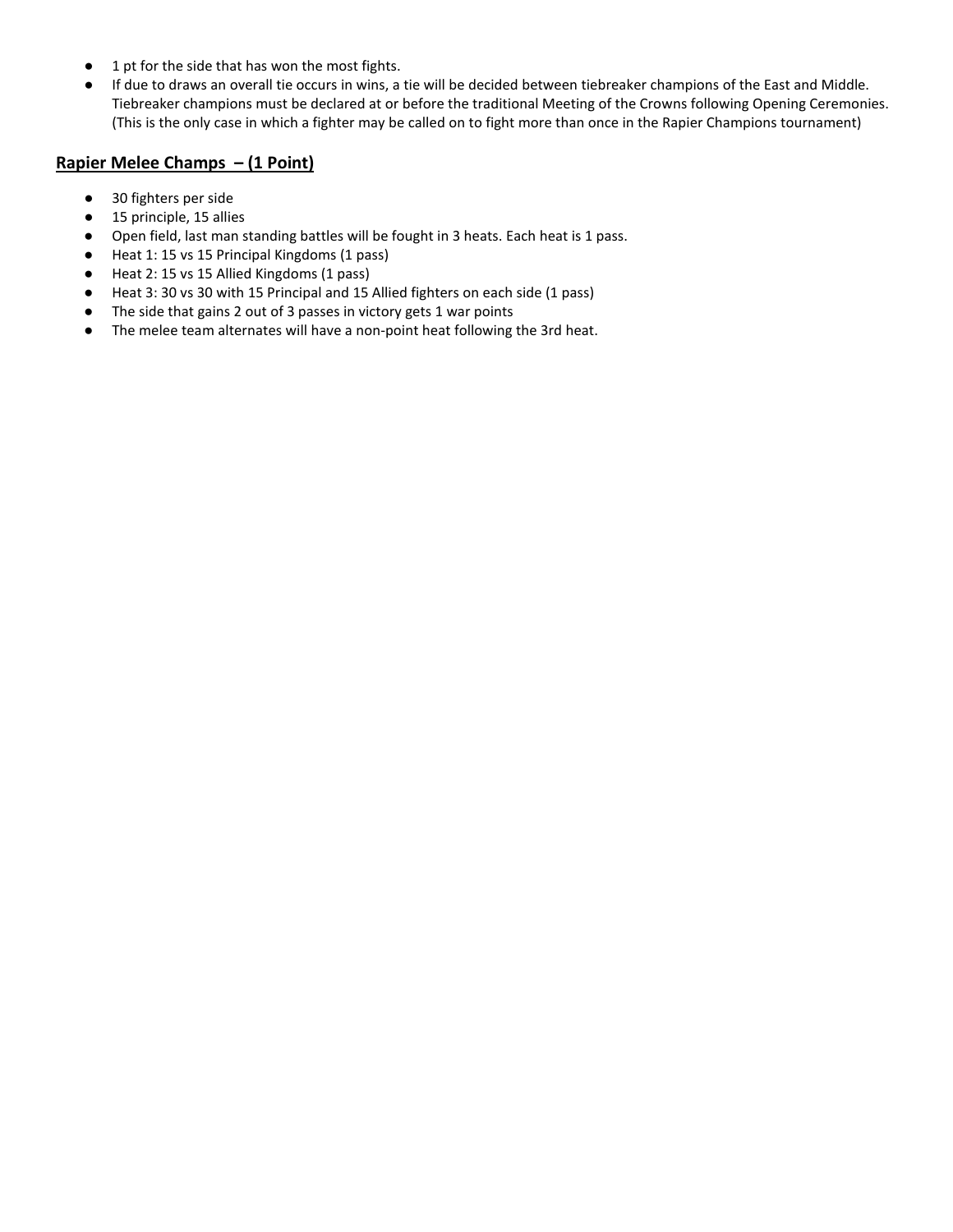# **MONDAY, AUGUST 8, 2022**

## **ARMORED TOWN BATTLE – (3 Points – 1 per Check) 10 am start time**

- 60 min, unlimited resurrection battle.
- Time checks at 20, 40, and 60 min (+/- 2 min) exact time check to be determined by the marshal before the battle begins. Combatants will not be made aware of the exact times,
- 7 total banners (flip sticks). Each banner will be placed in the middle of a building. Control of majority of banners at time check will be awarded a point.
- CA and Siege will be allowed throughout. Cannot fire through walls. No gleaning. Siege starts at 50 feet… and may move up 10 feet to within 40' of the nearest building.
- Rez/start line will be 50 feet from the edge of nearest building.
- Holds are local to buildings and do not stop time. Medical holds are general and will stop time.
- Any disputed buildings/banners at the final time check will be fought to the last man regardless which side has flipped the banner. Only fighters in the buildings will fight it out.
- Each building will have 2 doors ( 9 feet wide). The "cathedral" in the center will have 4 doors. Doors will be marked with double bails. Buildings are 1 bale high. No fighting over bales.



## **RAPIER Pirate Battle – (0-6 Points as outlined in the rules) 2:00 pm**

#### **Theming:**

*Pirates are sacking the port town! The residents are defending their treasures. After 30 minutes or after retrieving 6 treasure chests, the pirates sail away. Eastern Army ship shall be named the Iron Sky. :)*

#### **Scenario Rules:**

- This scenario consists of two 30-minute unlimited resurrection battles. One side will attack, while the other defends. After victory conditions are met OR 30 minutes have passed, there will be a 10-minute break and the armies will switch roles.
- The pirates must start on their Pirate Ship (inside the fort). Defenders must start at or behind the first row of chests (at least 60 feet from the attacker's rez point).
- Unlimited resurrections. The Pirates must return to the gangplank of their ship to resurrect. Defenders must resurrect at the barracks.
- The pirates must retrieve the chests of treasure located within the town and bring them back to their ship.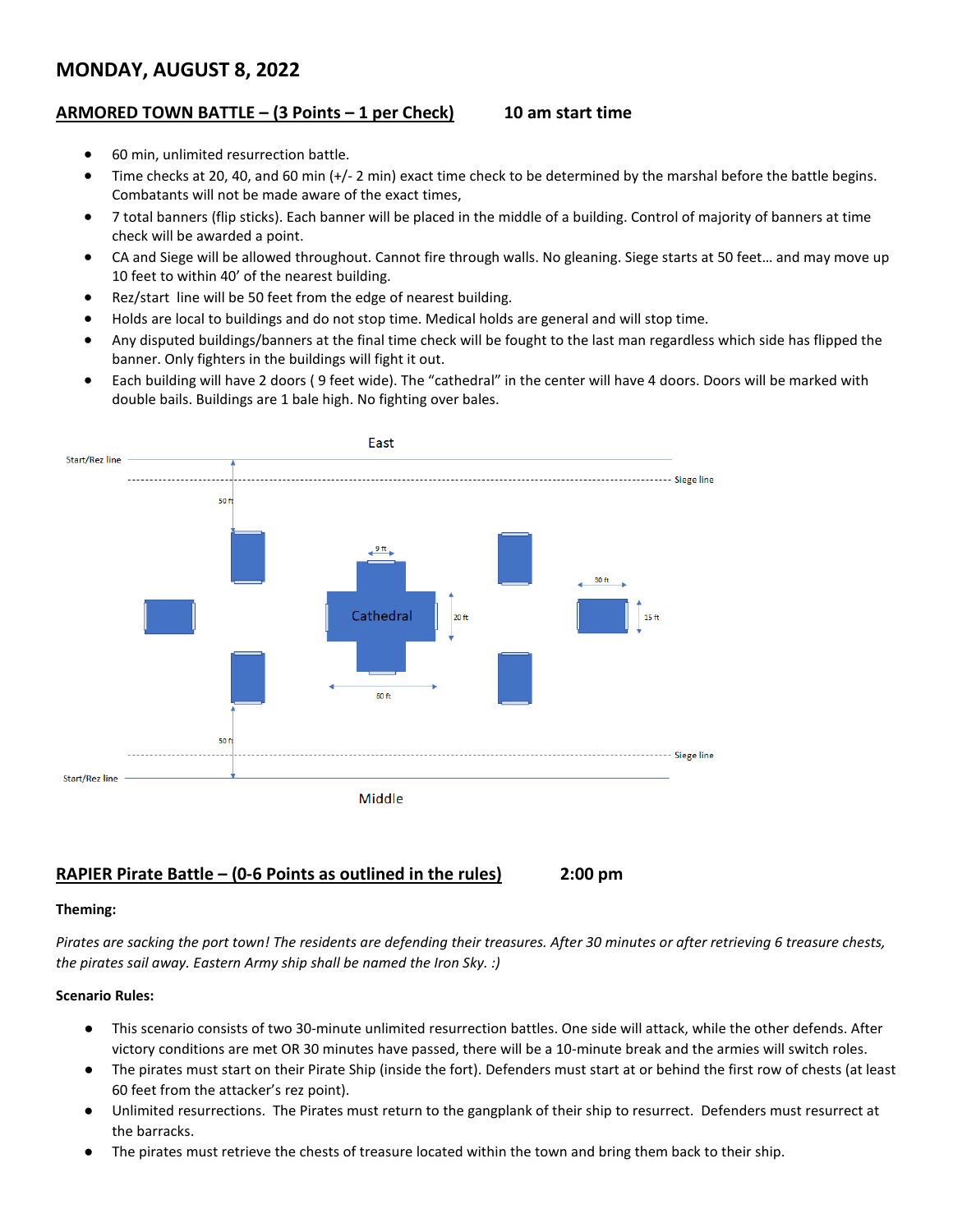- There are 6 chests on the field as indicated on the map.
- Defenders may not move the chests.
- Pirates cannot run while carrying a chest.
- Chests can only be lifted and carried with an open hand by 4 able-bodied pirates. If a fighter is carrying two weapons, they may gather them in their other hand, but if they do this they may not fight while carrying the chest. If any person carrying a chest is killed, armed, or legged, the chest is set down and may only be picked up when there are 4 able-bodied pirates in position. (# of pirates to carry chest can be dropped at beer and brats).

#### **Scoring:**

- A chest is scorable when it passes the threshold of the ship (delineated by the doors to the Fort). This is PAST the Pirates' rez points.
- The Pirates can score up to one point per chest.
- It is possible for both armies to end with the same number of points.

#### **General Rules:**

- Death from behind and knee-walking are allowed.
- No rapier spears are allowed.
- **RUBBER BAND GUNS:** 
	- Each pirate may carry one gun, and each gun is limited to one shot. In other words, each pirate is limited to one shot.
	- S*haring guns or carrying more than one piece of ammunition will be considered cheating and offenders will be removed from the field immediately.*
	- May not be shot through walls
	- Shots may be parried; if a weapon or parrying device is hit, the shot does not damage the weapon or device (this is to prevent confusion or arguments on the field, as it can be very hard to know if a rubber band gun ammo has hit something that is being carried)
	- No ammo gleaning is permitted.

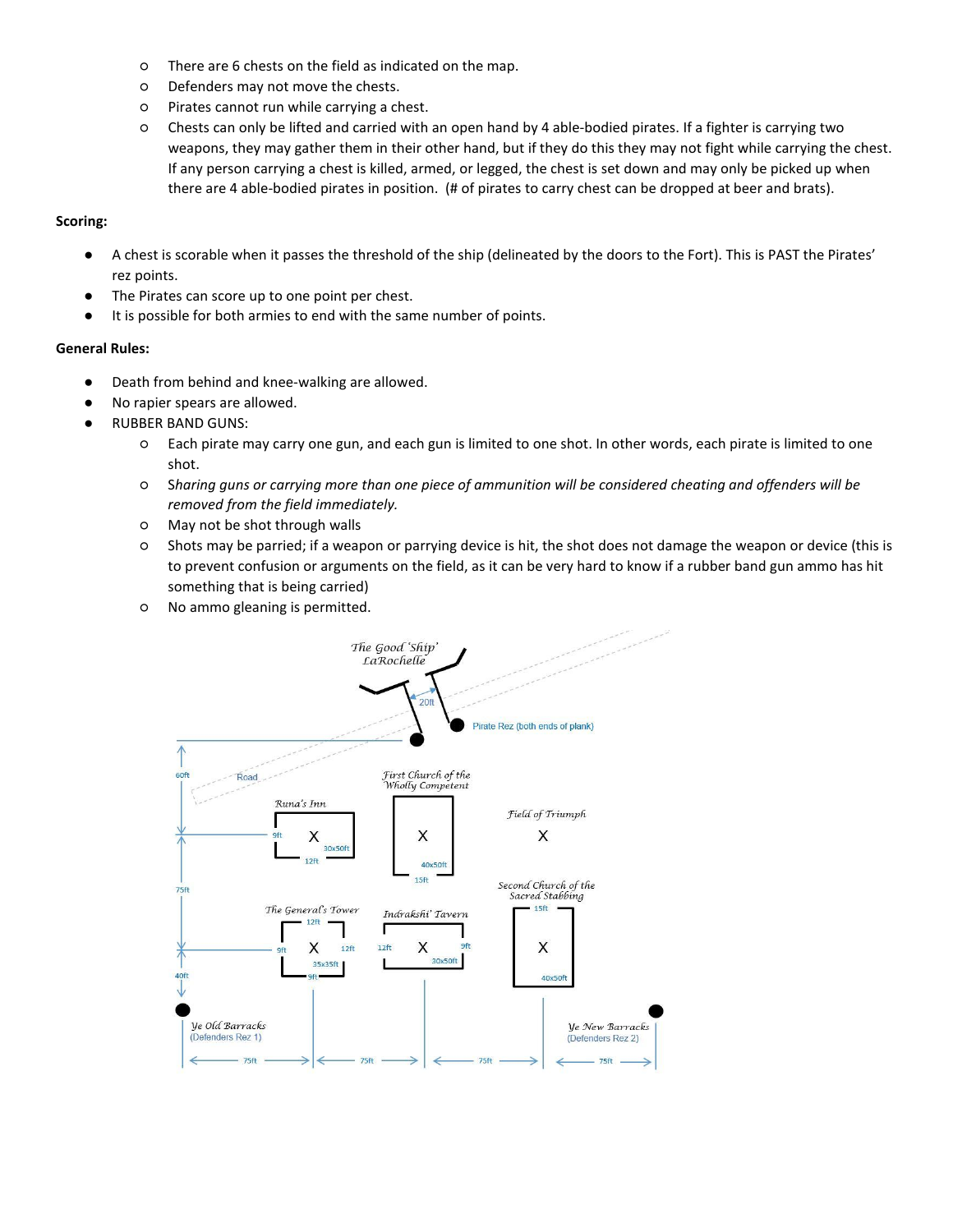# **TUESDAY, AUGUST 9, 2022**

## **Armored Woods battle (6 – Points, 2s per check) 10 am start time**

- 1 battle, 90 Minutes, full resurrection
- 3 stationary banners (flip stick) placed evenly between start lines, NO MOBILE BANNERS. Each check worth 1 point.
- 3 time checks 30, 60, and 90 minutes. Each check will be +/- 2 minutes from the noted time. Exact variant of time check should be generated by the marshalate prior to the start of the battle and not revealed to combatants.
- All holds, except medical, are assumed to be local and do not stop the clock. Medical holds are general. General holds stop the clock.
- East Kingdom and allies will start on the far side. Midrealm and allies will start on the near side.
- No combat archery or siege
- Resurrect at the starting lines
- At final check. Fighters within 9-foot radius of the banners will fight to last man standing.

## **Rapier Woods Battle (6 – 2 Points per check) 2:00 pm start time**

#### **General Rules**

- 60-minute resurrection battle (The Canon will officially start and end the battle.)
- East Kingdom and allies will start on the far side. Midrealm and allies will start on the near side.
- The resurrection line for either side will extend the width of the battlefield and be equal in distance from the woods flag center line for each side. This will be decided at Pennsic by Marshal one and the Mid and East Generals during a walk-through of the woods, a day or more before the battle.
- There will be 3 static flags. A North, South, and Central Flag. All three flags will be positioned equidistant from the respective start lines. The Center flag location will be at the exact center of the rectangle of the woods battle area. The North and South flags will be set equidistant away from this center flag with their exact location be agreed upon during the Marshal /Generals walk-through as described above. Rapier will use the same flag locations as the Armored battle occurring earlier in the day.
- Colored Flip-Sticks and hay bales will be used to denote the location of the flag and indicate possession of the flag.
- Time checks to occur at  $+/- 3$  minutes at 20, 40, and 60 minutes.
- Exact time checks will be determined by chance prior to the beginning of the battle and may not be disclosed to the participants at any time. Immediately after the second time check, at or around 40 minutes, a general hold will be called, and all fighters will return to their resurrection zone for a 15-minute water break and the flags will be reset to neutral.
- One marshal from the East/allies and Midrealm/allies MUST be present at each flag.
- Majority control of flags at time check scores 1 point.
- Death from behind and knee-walking are allowed.
- No rapier spears or projectile weapons (i.e., rubber band guns) are allowed.
- All holds will be local, except for a medical hold (and the previously mentioned general hold for a water break). MEDICAL HOLDS MUST BE CLEARLY ANNOUNCED BY MARSHALS. Medical holds stop the clock.

Rapier woods battle map to be the same as Armored woods battle as set up earlier in the day.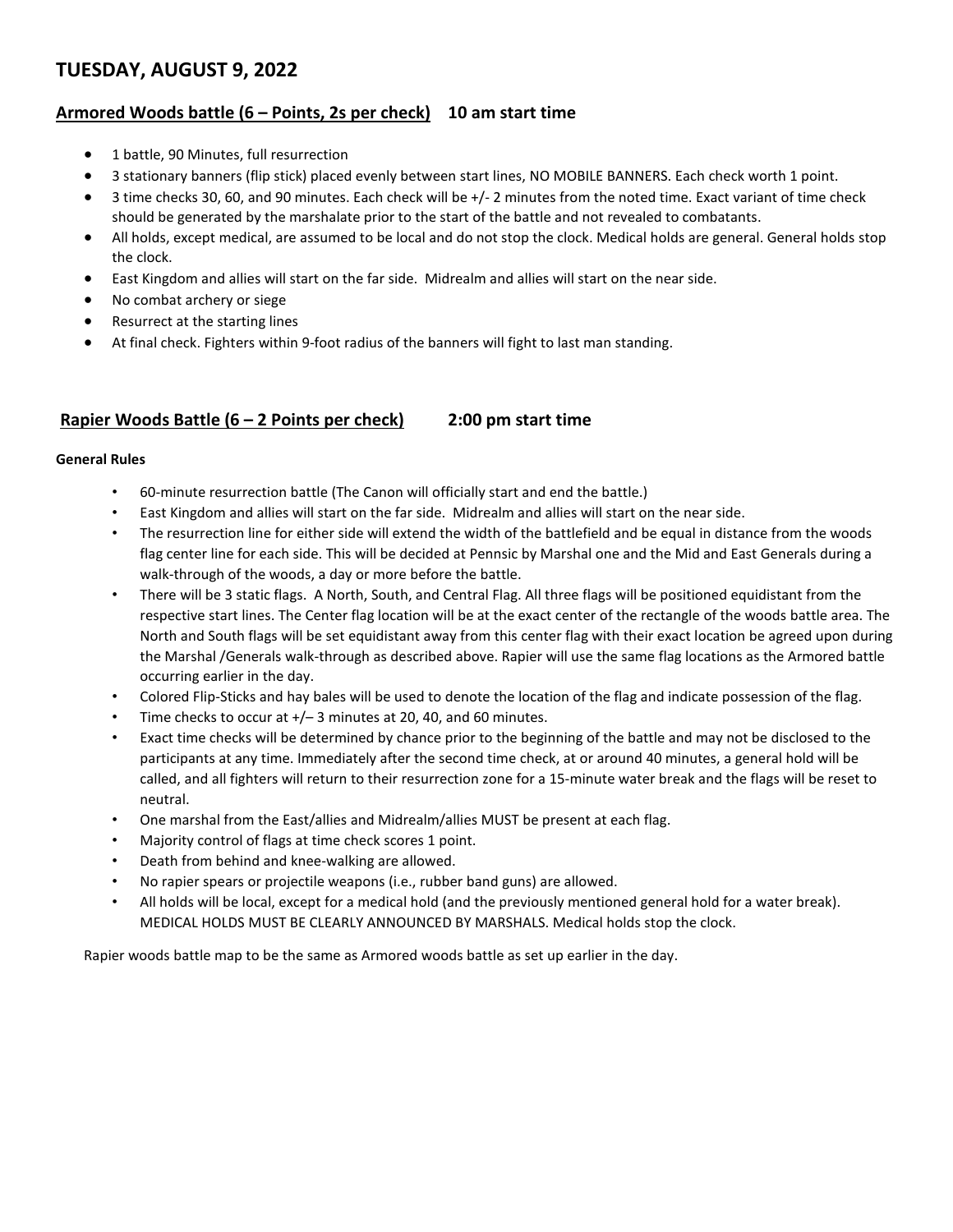## **TUESDAY ALTERNATE BATTLE IF WOODS IS CANCELED**

## **ARMORED Alternate Battle**

- Battle size dimensions are subject to change and will be determined at Beer and Brats
- 90-minute unlimited resurrection battle
- 3-time checks at 30,60, and 90 minutes (+/- 2 min). Time checks to be chosen by the marshals prior to the battle. Combatants will not know exact time check.
- 5 stationary banners (flip sticks). No mobile banners)
- No fighting over hay bales. Broken field area will have double high bales
- No ca or siege allowed in this battle.
- All holds are local. Medical holds are general and will stop the clock.
- Rez line = start line

## **RAPIER Alternate Battle**

- Battle size dimensions are subject to change and will be determined by The Royals
- 60-minute unlimited resurrection battle, 15-minute break and reset at the 30 min mark
- 3-time checks at 20,40, and 60 minutes (+/- 2 min). Time checks to be chosen by the marshals prior to the battle. Combatants will not know exact time check.
- 5 stationary banners (flip sticks). No mobile banners)
- No fighting over hay bales. Broken field area will have double high bales
- All holds are local. Medical holds are general and will stop the clock.
- Rez line = start line

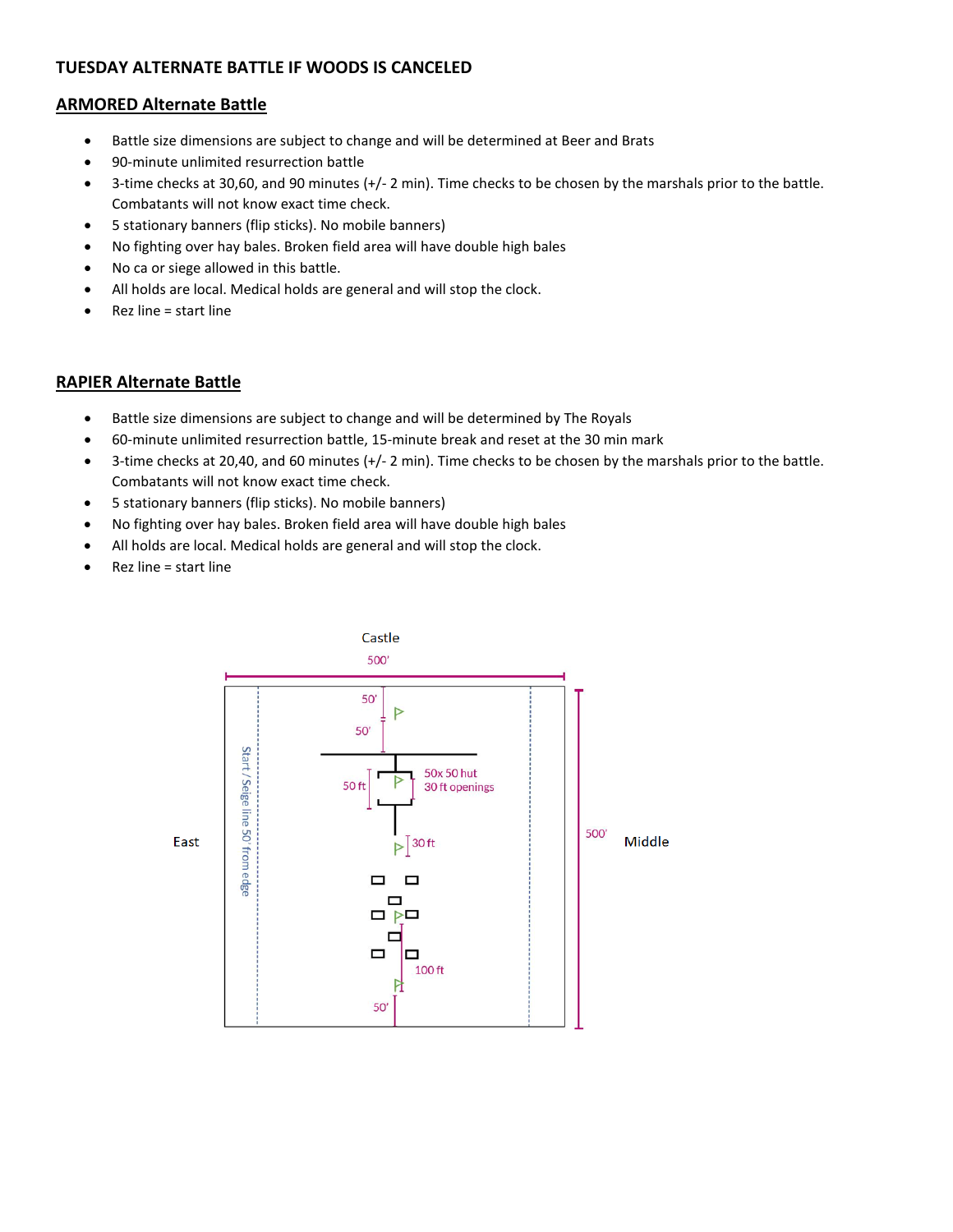## **TUESDAY, AUGUST 9, 2022 continued**

## **CA Siege Battle (1- point Best 2 of 3 scenarios.) Start time: 3pm**

Winning 2 of the 3 scenarios wins 1 war point. All 3 scenarios will be fought regardless of the scores.

- Scheduled duration of entire battle: 2 hours and 30 minutes at the beginning to explain the rules and answer questions.
	- o Each scenario will run 20 minutes with time between to reset o There will be a bonus round at the end to determine the "Hot Shot".
- Thrown weapons, combat archery, and siege are allowed.
- All targets per standard rules are available in this battle. This means combat archery is all targets!
- No rattan weapons allowed unless they are thrown weapons.
- All thrown weapons must be inspected before the day of battle and painted.
- Minimum of 5 ft space required to throw/shoot at a target.
	- o Not "clear the bow".
- Shields cannot be stacked on top of each other to form an impenetrable wall.
- Pavises may be moved but must be placed prior to use.
- Engines are destroyed by taking 3 siege rounds or being reduced to lower than required crew members.
- The field will be 200 ft (East/West) by 150 ft. (North/South)
- Siege engines will be restricted to a 50 ft wide area inside the east and west sides of the field. This will be considered a "no person's land" except for engine crews.
- Across the middle of the field will be 3 flags placed at 25 ft, 75 ft, and 125 ft
- Between the left and center flags there is a wall of double stacked hay bales 30 ft long with a 30-degree bend towards the outer wall at the 10 ft and 20 ft points. Arrows/thrown weapons cannot shoot over the wall, but ballista's can.
- Between the center and right flags there is a pond with a bridge over it. The pond is an oval 50 ft long by 20 ft wide with a 10ft wide bridge between the two flags. All missiles may shoot over the bridge and lake. Pond can be marked using rope and the bridge will be marked with haybales.

#### **Scenario rules:**

#### **Scenario 1:** 20 minute CA

Combat Archery and Thrown Weapons allowed. No siege. Victory condition: Control the flags at 3 random time checks (marshal determined day of and kept confidential). Control is determined by color of the banner at time check. Contested banners will not count. Each banner will count individually. Winner is determined by control of 5 of 9 (or majority) total banner counts. Unlimited resurrection allowed.

#### **Scenario 2:** 20 minute Siege

Siege only. No combat archery or thrown weapons. Victory condition: Destroy the enemy siege engines. Siege crews are committed to their respective engines at start of battle. Engines may have extra crew but after lay-on crew cannot join or transfer engines. Engines are destroyed when the crews are reduced to one person or hit with 3 siege rounds. If both armies have engines surviving at the end of battle, winner is determined by the team that has the higher percentage of engines still operational. . Optional rule: We may implement an advancing forward line at 5-minute increments. To be determined by the marshals at the beginning of the scenario.

#### **Scenario 3:** 20 minute combined

Victory condition: Last man standing. Winner is army to eliminate their opponent. If both armies still have fighters at the time limit, winner is side with more survivors.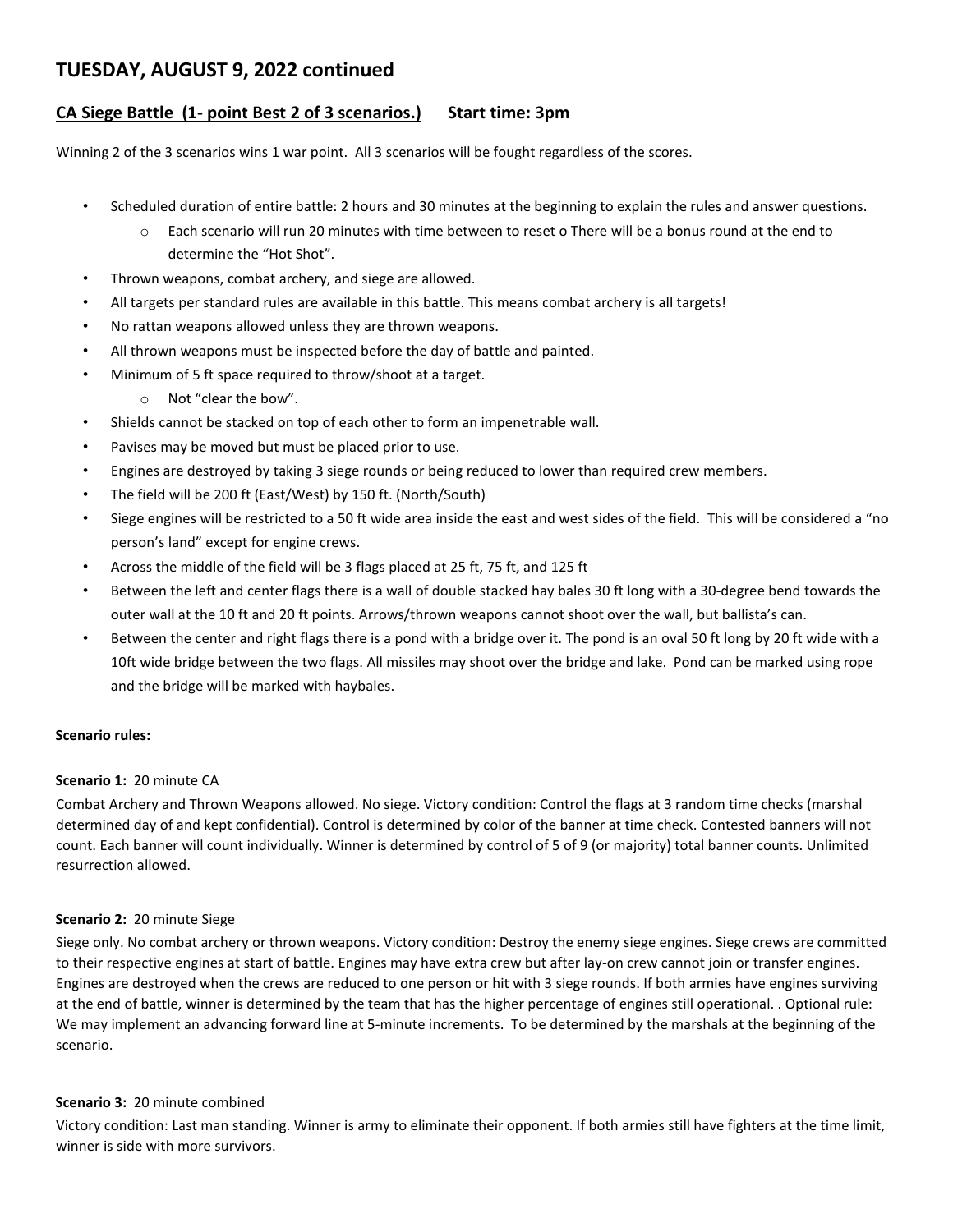#### **Bonus Scenario**:

At the direction of the CA/Siege marshals, a target will be set up and each archer/engine will be given 3 shots to test accuracy. This will not have bearing on the War Point but can be used for bragging rights until next year! Best score wins in each category: Siege Direct, Siege Indirect, CA Crossbow, CA Longbow.

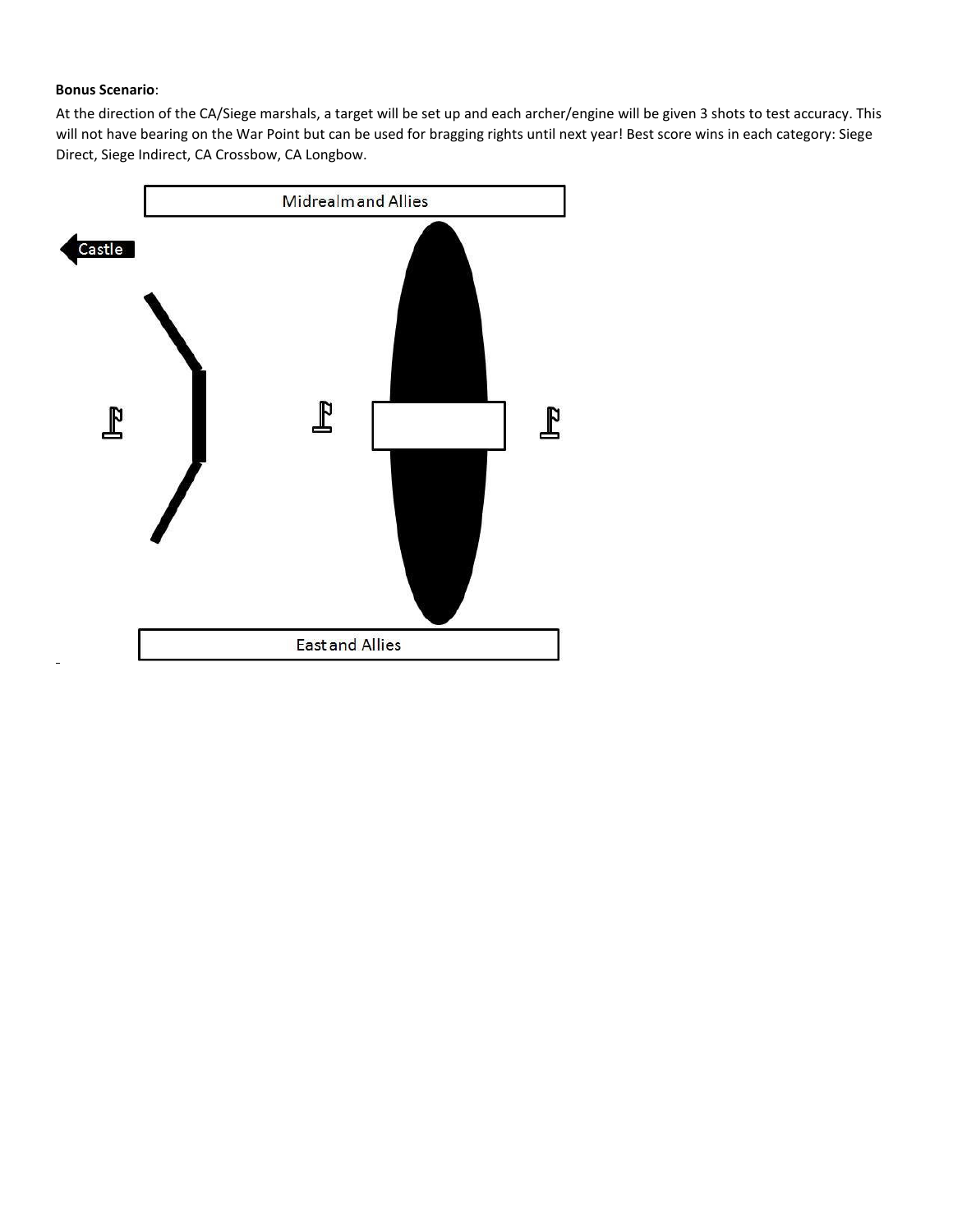# **WEDNESDAY, AUGUST 10, 2022**

## **Archery Champions Shoot: (5 – Points)**

**Format**: 30 total champions from each side (plus 10 alternates per side)

**Description:** There will be three individual elements for this shoot: A timed friend/foe shoot, a walk up shoot, and a 10 station skill shoot.

**Victory Condition:** The team that wins the majority of the three shoots based on combined team score for each shoot.

## **Thrown Weapons Champions (2 – Points)**

**Format**: 15 vs 15 teams made up from the East, Middle, and Allies **Passes:** 15 head to head competitions.

#### **Description:**

- Competitors will throw at a target 8' tall and 4' wide (one target for each thrower) marked with 9 circles of various sizes painted at different heights on each of the targets.
- Distance will be minimum throwing distance for AE, (10' for axe/knife and 20' for spear).
- Each competition will consist of three "heats'; first with axe, second with dagger, and third tie breaking heat with spear. In the first two heats the competitor will be allowed up to 20 throws to hit each of the nine targets. Throwers will alternate throws. The first thrower to hit all nine targets (with equal throws) wins the heat. If neither thrower hits all nine targets after 20 throws the thrower who hit (and stick for the duration of the throw) more of the nine targets wins the heat. If both hit all nine targets in the same number of throws or hit the same number of targets after 20 throws, the competitor will have a sudden death match(the first to hit when the other misses is the winner). Multiple hits on the same target count only as one target. If after two heats the competitors are tied the competition will move to a tiebreaker with spear. The first thrower (with equal throws) to hit the centermost target wins.

Victory Condition: The side that wins the majority of the head to head competitions wins the point.

Notes: Each competitor will have the same number of weapons on the range and must obey the retrieval rules on the range. Each side will be represented by a team captain. Team captains will be the first competitors. After the first competition the sides will alternate choosing a thrower first with the loser of the first competition choosing first in the second.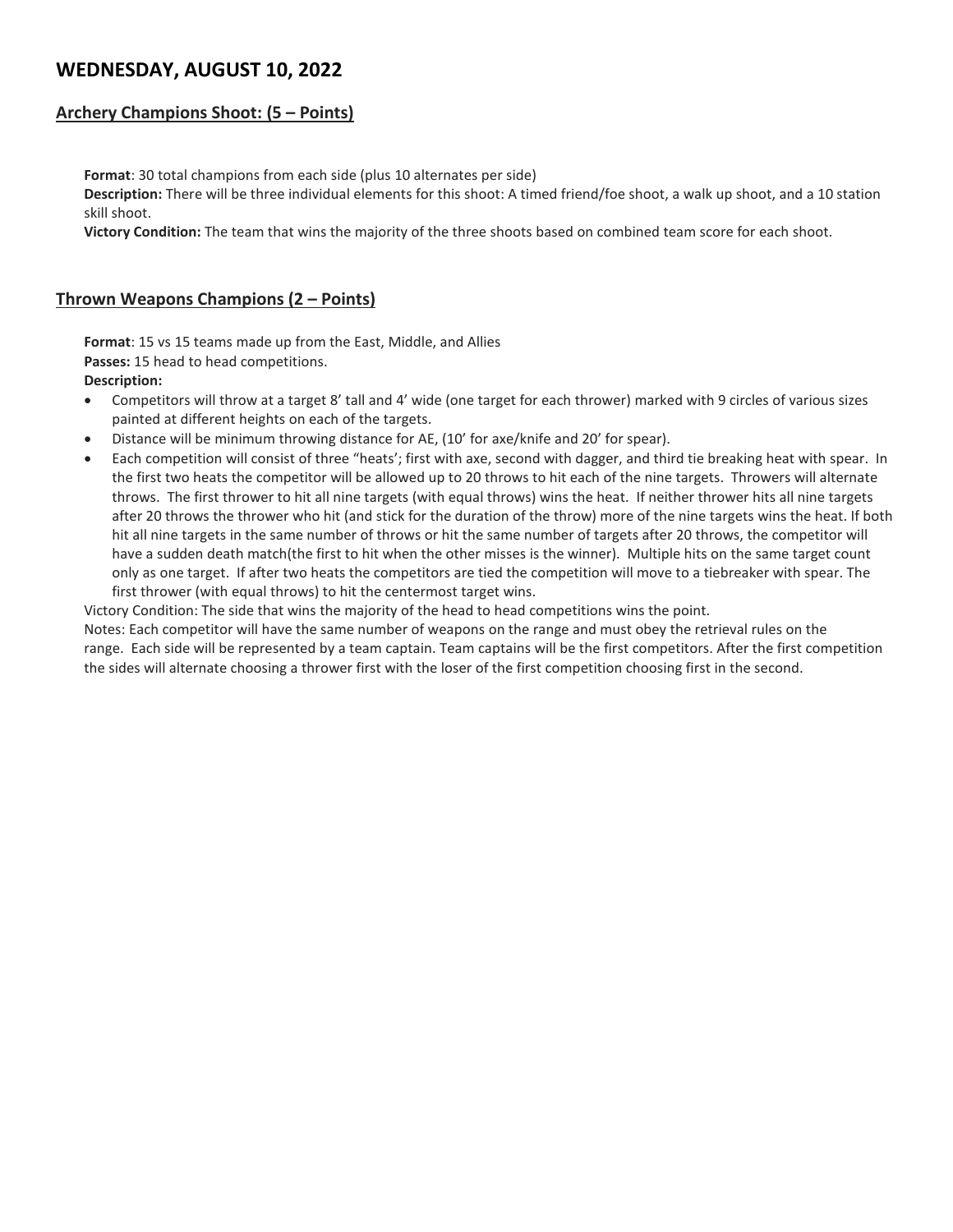# **THURSDAY, AUGUST 11, 2022**

## **ARMORED Bridge Battle (3 – points best of 5 check)** 10am

- Battle to be fought 5 times
- Each battle will last 15 min with a 10 min break between
- 5 Bridges 18', 18', 27', 18', 18' separated by 54 feet each. Each bridge is 90 feet in length. Width are subject to change based on numbers and will be determined at beer and brat.
- Siege and archery in battles 1/2/3, only on inner bridges (subject to change per number of bridges). Archers can go on bridges
- Thrown weapons will be allowed on all bridges and all rounds
- Archers may not shoot from bridge to bridge. Land to bridge is allowed
- Siege Engines will only deploy 50 feet from bridge end (from the mid-point between 2 and 3 bridge and mid-point between 3 and  $4<sup>3</sup>$
- No arrows or siege ammunition will be re-inspected between battles
- Projectile weapons will only be used on the center 3 bridges
- Point is awarded by ownership of 3 of 5 bridges. (Or 2 of 3 in the case of reduced # of bridges)
- All contested bridges will be fought to the last man standing.
- No fighting or Kneeling on the hay bales. Incidental contact is ok, but you cannot bear weight on the hay bales.
- Breakouts are allowed
- Start line for troops is 50 feet from end of bridge. Traditional starting sides
- All holds are local with no time stop. After breakouts, holds are general. Medical holds are general and will stop the clock.
- Control of centerline will determine the bridge winner. 9 feet on each side of center line at time will be fought out.

## **Rapier Town Battle** *(Battle of the Town Garden*) **(3 – Points 1 per check) Start time: 2pm**

General Rules

- 50-minute resurrection battle.
- Flags positioned as indicated on map, with 5 flags total. (Map is based on heavy bridge field design, assumed bridges to be 80ft long)
- Teams will have resurrection zones in each zone shown.
- Armies will deploy from inside their resurrection zone.
- Flags will be pulley type.
- Flags cannot be obscured by any object (e.g., a shield)
- There will be 3 random time checks within  $±5$  min of 15, 30, and 45 min.
- One marshal from the East/allies and Midrealm/allies MUST be present at each flag.
- Majority control of flags at time check scores 1 point.
- Death from behind and knee-walking are allowed.
- No rapier spears or projectile weapons (e.g., rubber band guns) are allowed.
- All holds will be local, except for a medical hold. MEDICAL HOLDS MUST BE CLEARLY ANNOUNCED BY MARSHALS. Medical holds stop the clock.
- Rez zones will be delineated on the flattest sections of the battlefield to maintain equity between the armies.
- Overall field size will be revisited once attendance is known (at the Meeting of the Crowns/Beer & Brats).
	- o A map of the contingency battle will be drawn up and made available prior to Pennsic.
- Members from each side AND a neutral party will measure all distances prior to lay-on to ensure that rez zones are fairly placed.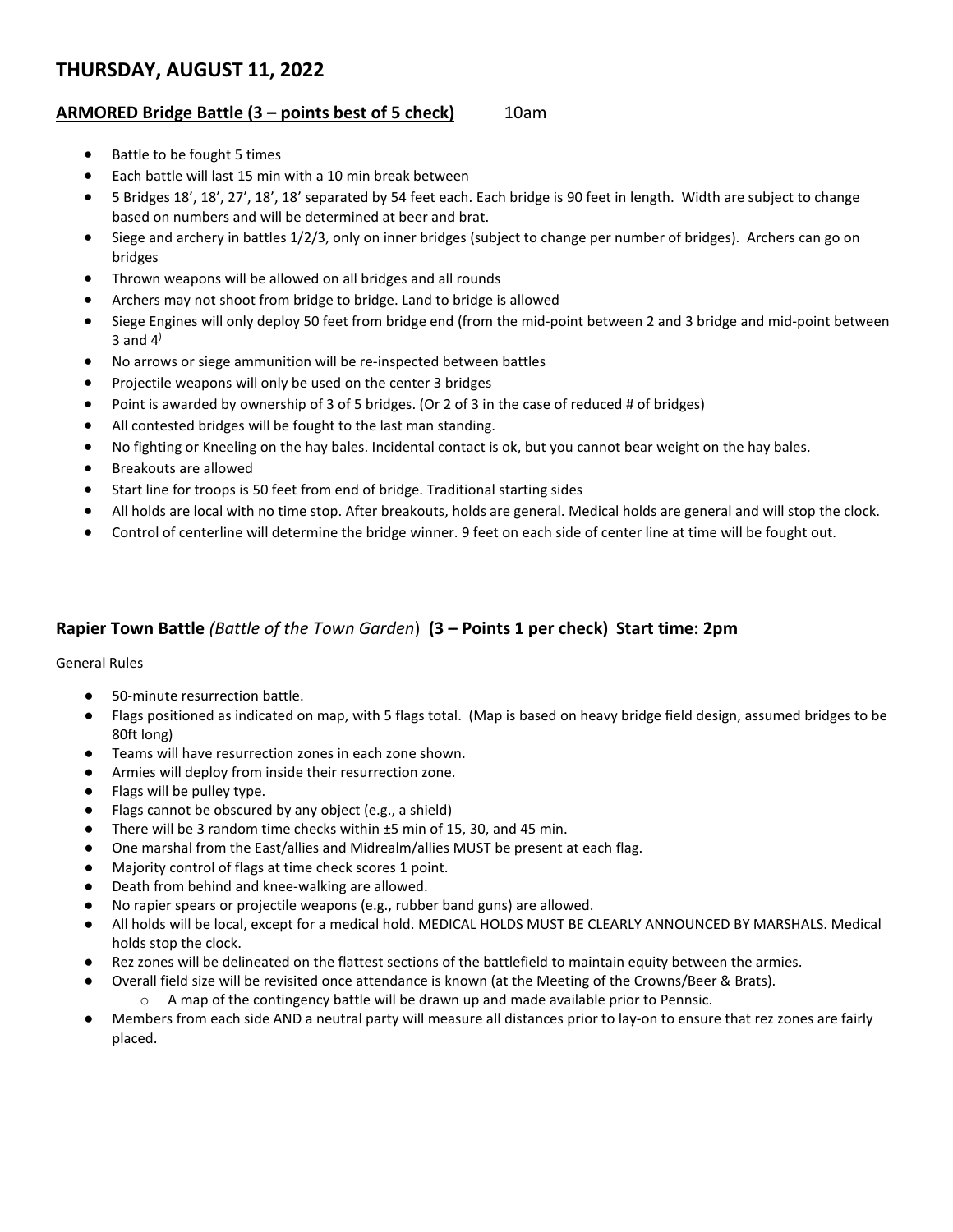

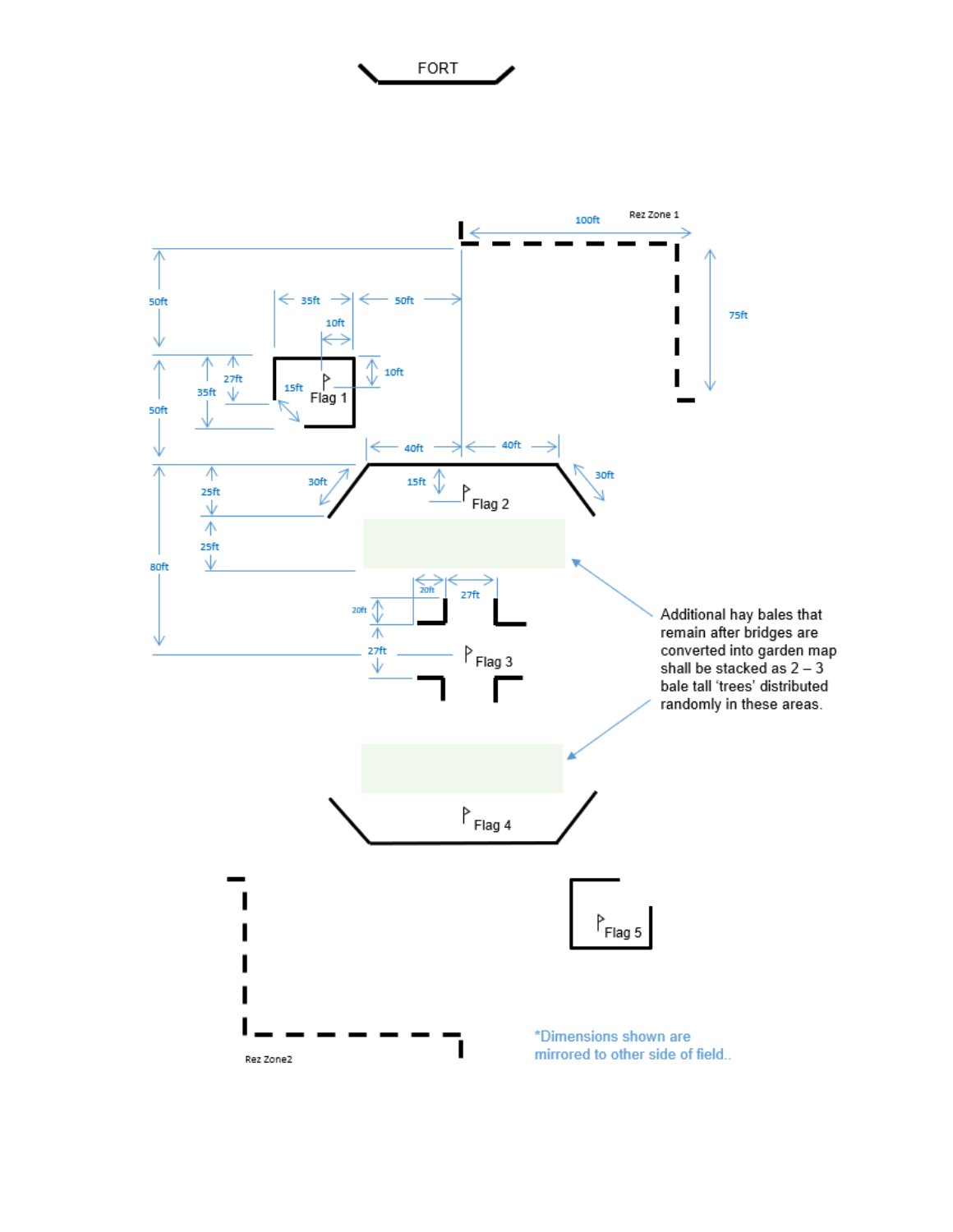## **FRIDAY, AUGUST 12, 2022**

#### **Armored Field Battle (5 Points – 1 per battle) 10 am start**

10:00 Muster 10:30 AM cannon 5 passes,

- Last man standing victory condition, no resurrection
- All holds are general
- CA & Siege allowed on battles 1/2/3
- 10-minute break between
- Traditional starting sides
- Field size: 600 x600 unless numbers are low. Then the field size will be reduced from the castle end of the field. Final size to be determined at beer and brats
- All holds general
- No gleaning. No inspection of ammunition between battles.
- Start line is 100 feet from edge of field. Siege starts at 50 ft from edge of field.

## **Rapier Field Battles- 5 pts (1 per battle) 2pm start**

#### **General Rules:**

- 5 Battles.
- 1 Life per Combatant. Winner of each battle gets one war point. Last man standing.
- Death from behind and knee-walking are allowed.
- No rapier spears or projectile weapons (i.e., rubber band guns) are allowed.
- Mid/East to deploy on their traditional half of the battlefield for every Battle.
- 10 minutes between each battle to rest, water, and redeploy.
- All holds are general.

Field Map is relative to attendance at Pennsic. An edge of world boundary will be created ~50 ft from the end of formation where each army comfortably lines up.